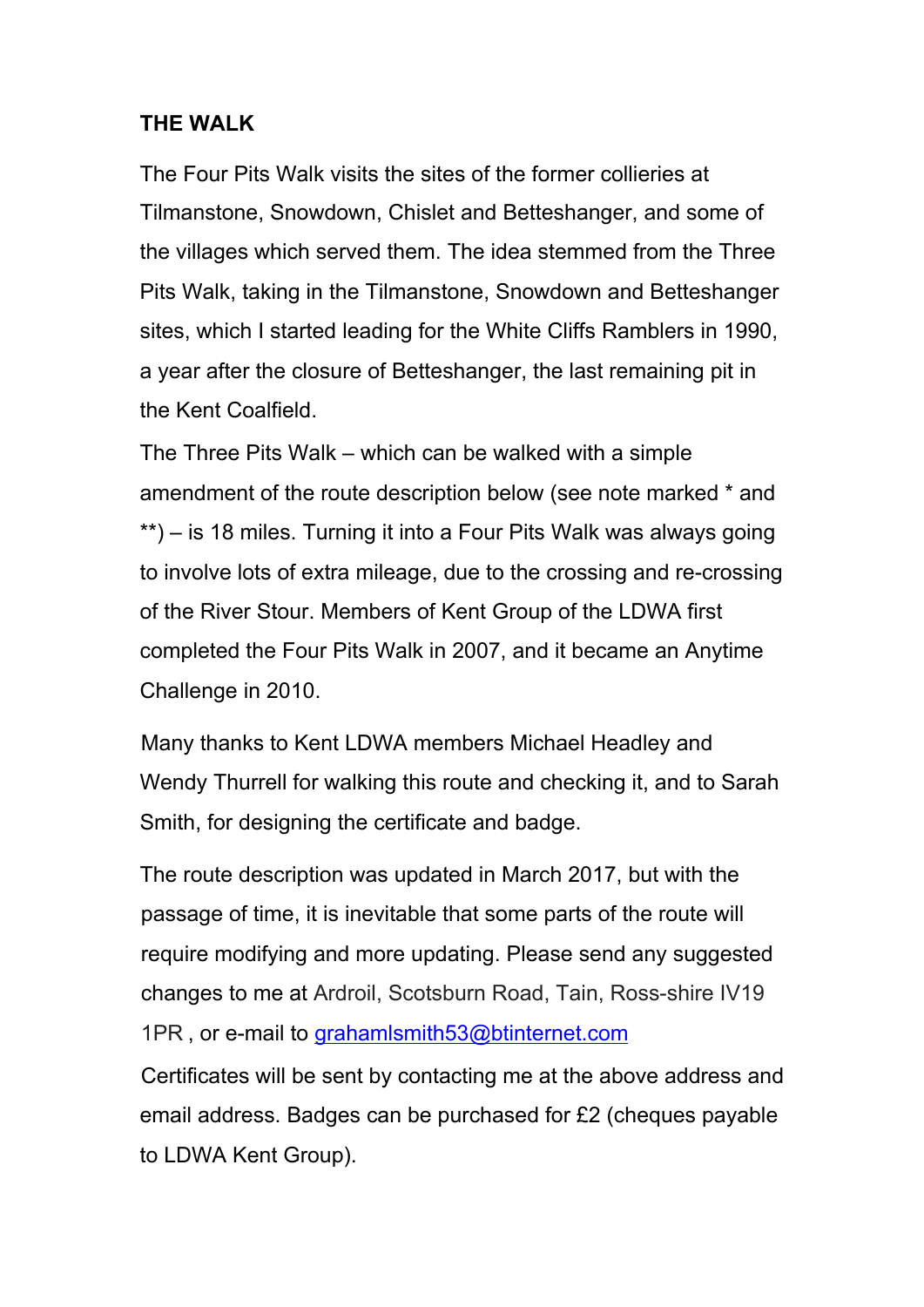The OS maps required are: Explorer 150 (Canterbury & the Isle of Thanet) – a tiny part of the route goes into the area covered by Explorer 138 (Dover, Folkestone & Hythe) but there is no real need to purchase this map for the walk; or Landranger 179 (Canterbury & East Kent).

Enjoy the walk.

# **Graham Smith, LDWA**

# **THE ROUTE**

Start:

Northbourne car park, off The Drove near the Northbourne beacon (GR TR334523).

## **NORTHBOURNE-TILMANSTONE**.

1. FROM car park turn left onto road and follow to T-junction. Turn right on road and in 15 yards turn half left on tarmac footpath (bearing 280º). Follow footpath, and at end go half left on road (bearing 270º). At junction turn left, and in 10 yards turn right on bridle path, following it around edge of field before turning right on track. Ignore a left turn just past power lines and all side turns until track swings left, then bear right. Enter field ahead and follow field boundary with hedge on right. Go through trees for 50 yards and bear right at fork into denser wood. At end of wood cross field (bearing 260º) to track at Betteshanger, by Northbourne Park School.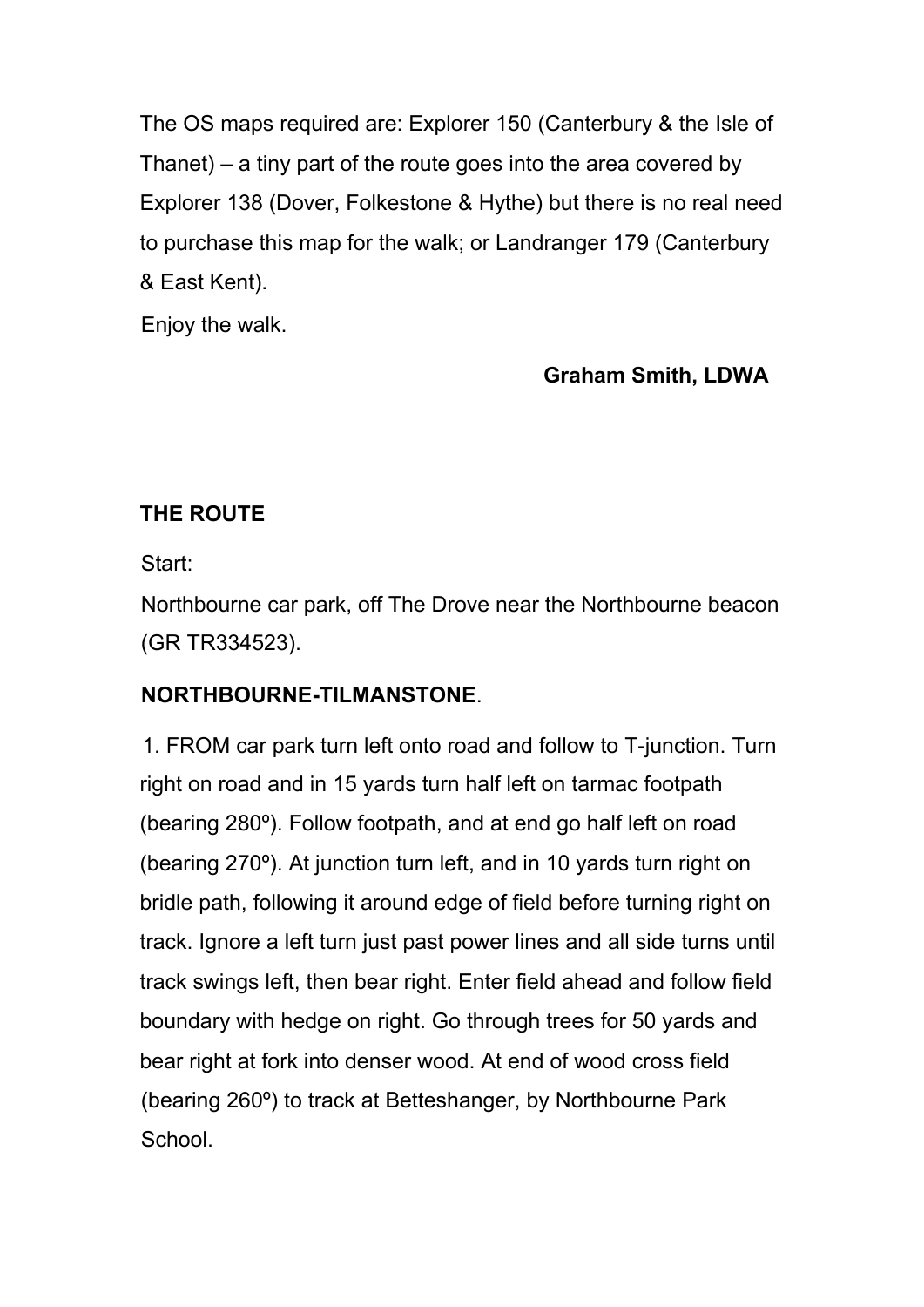2. TURN left, and at end of hedge bear right on bridle path across field (bearing 250º). Pass seat under large tree on left. Ahead across field and at house on left take bridle path ahead (bearing 210º). Go straight on through trees. Bridle path eventually bears right then left. At end of trees, bear left. Go through gate to cross bridge over A256 on right. Ahead to cross road, follow St Mary's Grove, turn left at T-junction and follow road ahead to Tilmanstone.

3. AT war memorial, swing left with road and in 20 yards turn right on track (Vicarage Lane), passing houses. When track bends right, go straight on towards trees. Pass under power lines and in 25 yards turn right onto concealed path through trees (bearing 165º). Follow path, later passing through gap in fence. Emerge from trees, turn left, and follow faint path, with low fence on right. Eventually turn right with low fence, and in 20 yards turn left, then turn right and follow bridle path, with power lines on left*,* to road (GR TR292509).

#### **TILMANSTONE-SNOWDOWN**

1. TURN left on road, and pass transfer station on left. In another 100 yards, at road junction, bear right across road at footpath sign. Take path past posts and follow wire fence on left. Follow path for 550 yards, turning left and immediately right (leaving fence – do NOT go straight on here) to emerge at Elvington. At end of path turn right on road, pass Milner Road on left and take next left (Fairview Road). Pass play area on right and turn right at T-junction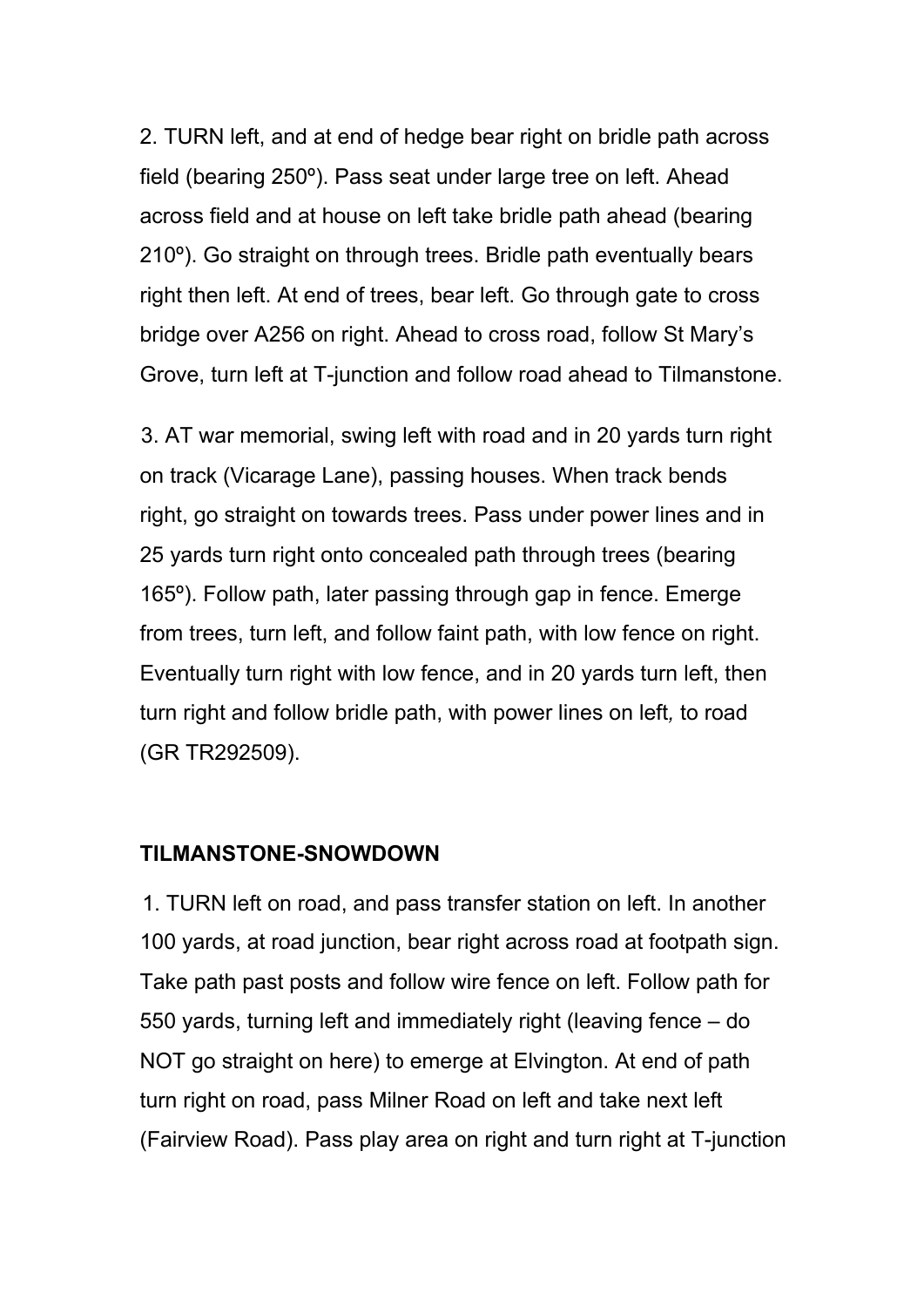to pass Elvington Community Centre on right. Cross Chaucer Road and follow St John's Road to end as it swings left. Turn right across grass area to cross road. At Miners' Way sign take footpath across field to cross stile and turn left on road. Follow road for 1300 yards (GREAT CARE – traffic) to T-junction. Take bridle path ahead and follow to Nonington.

2. Turn left on road, and in 60 yards turn left on cycle path by village hall. At end of cycle path turn left on road past the Royal Oak and out of the village, taking care when pavement ends. Reach crossroads and in 10 yards turn right up steps to follow permissive footpath parallel to road. Just before site of Snowdown colliery (GR TR247513) walk on pavement to pass disused pit buildings.

## **SNOWDOWN-CHISLET**

1. AT station turn right into Aylesham Road and follow for 1300 yards to Aylesham. Stay on this road (now Ackholt Road), passing *Payday at Snowdown Colliery* sculpture by Miners Way Business Park. Follow road as it swings right, then just before railway bridge cross road and turn left by station. Cross common for 100 yards , keeping fence on right, and go through kissing gate, passing large green post. At end turn left on road and follow cycleway (Ratling Road) out of village.

2. STAY on Ratling Road, ignoring three footpaths on left, and immediately past Timberwell take footpath on left to cross field (bearing 280º) to gap in hedge. Follow footpath to road, cross with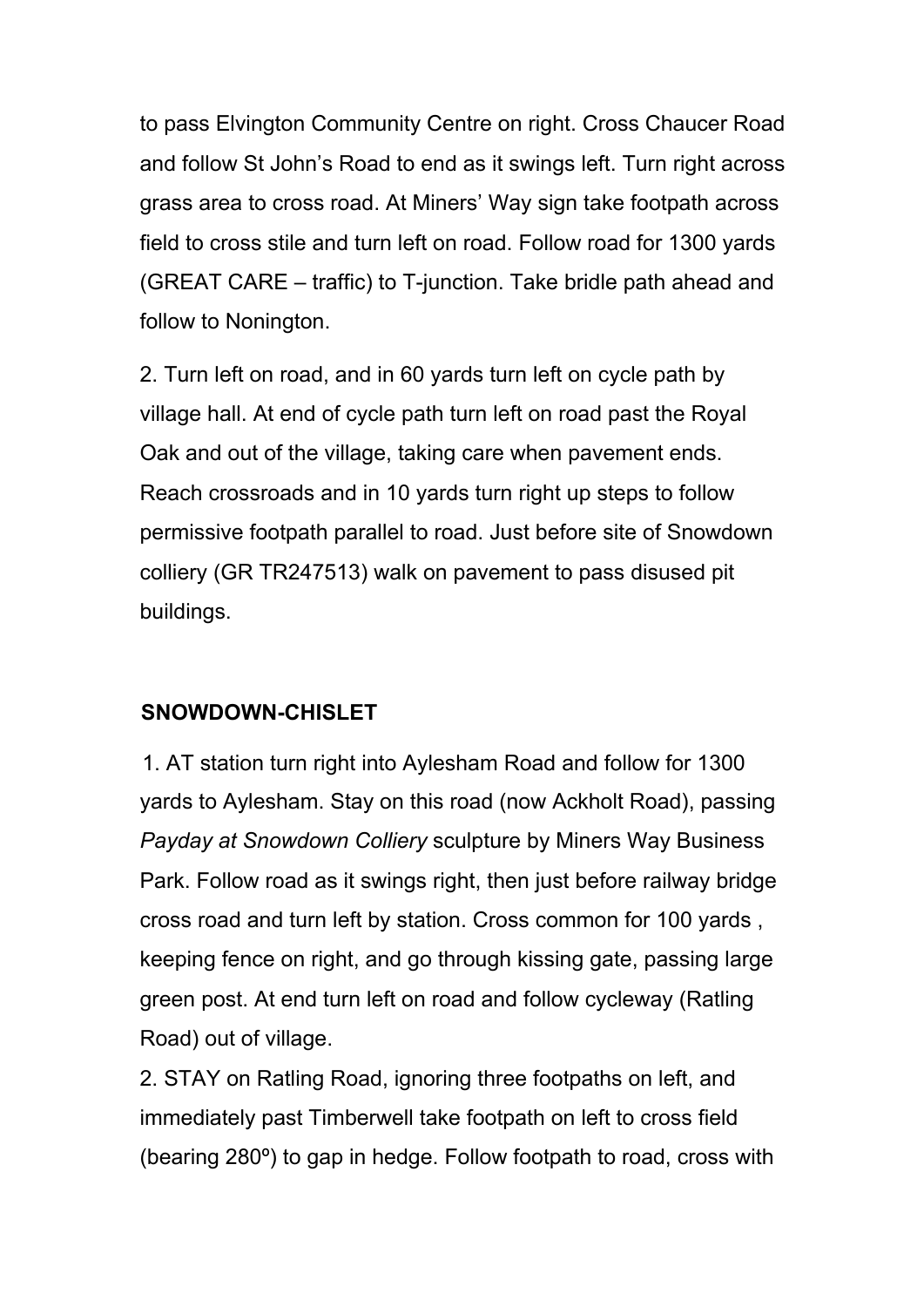care and follow bridle path ahead. *(If path is overgrown at hedge, go around hedge on right.)* Cross minor road and ahead on track to street in Adisham. Turn left, then take first right (cycleway – Woodlands Road). After 400 yards, bear right onto footpath at farm buildings. Ignore turning on right and go straight on, keeping left to follow field edge. Continue on path as it bends through wooded strip, then follow wide path ahead (bearing 320º) for one mile, past trig. point, with good views on right. Join driveway and continue ahead to cross road and take bridle path ahead. Ignore footpath on left and follow bridle path until it joins minor road from left. Turn right at footpath sign to road at Bekesbourne.

3. CROSS to Aerodrome Road and follow this ahead and then left. At end of Aerodrome Road cross railway bridge to go through gate. Follow footpath across meadow to go through another gate, then cross field to go through gate by house. Go ahead on metalled track, keeping straight on, with farm buildings on right, to cross cattle grid. At junction, bear right through gate. At T-junction, by oast house, turn left, and follow farm road as it swings right. Follow farm road straight on, then bear left after cattle grid. Follow farm road over low bridge to cattle grid by road. Turn right on road and follow, with care, to Littlebourne.

4. Turn left and follow road. Go past pub on right, and at 50mph signs turn right and immediately turn left to follow footpath through

wood (280º). Footpath swings right and left. At cross-track, at waymark post, go straight on through wood. At end of wood turn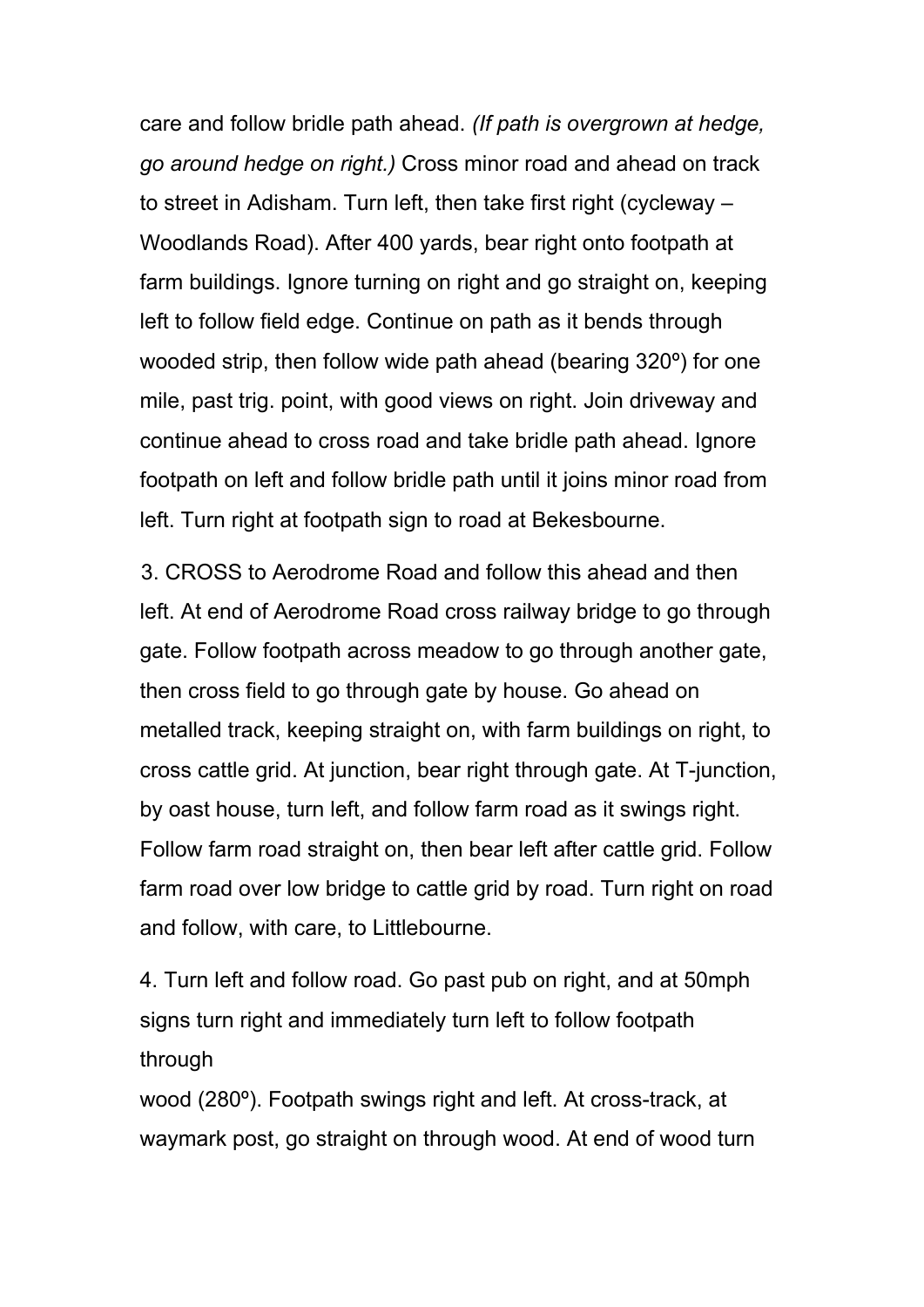left at fence, turning right after 50 yards to go between fences. At cross-track go straight on through wood. Cross road and continue through wood. Straight on across open area (285º). At No Horses sign bear right to follow footpath downhill through wood. Cross footbridge and near right to cross field (3000º) to wood. Follow footpath through wood, and at waymark post go past paddocks, then allotments, on left. Go past gate to road. Turn right and immediately turn left on road (No Entry sign). Follow road (Well Lane), later going downhill, to Fordwich. Go straight on along pavement and turn left into King Street (care) following Stour Valley Walk. Follow road as it swings right, leaving SVW.

5. Cross first bridge and after second bridge turn right onto riverside path. Follow riverside path for 1.25 miles, ignoring any turnings left. Turn left Westbere Marshes sign (on left) with Westbere Lake on the left. Turn right at Westbere Heritage Trail information board. Turn right and go between fences and cross railway line, with great care, at next gate, turning left. After next gate turn right on road. At junction turn right and follow Bushy Hill Road uphill to main A28 road. Turn right, and follow road for 1400 yards, passing village of Hersden. Two hundred yards after Chopsticks Chinese Restaurant on left, turn right immediately after house and squeeze past gate which is slightly set back from road. Follow old miners' track to open ground. Bear left to follow path for 150 yards to where it ends at dip. Below is the site of Chislet pit (GR TR211620).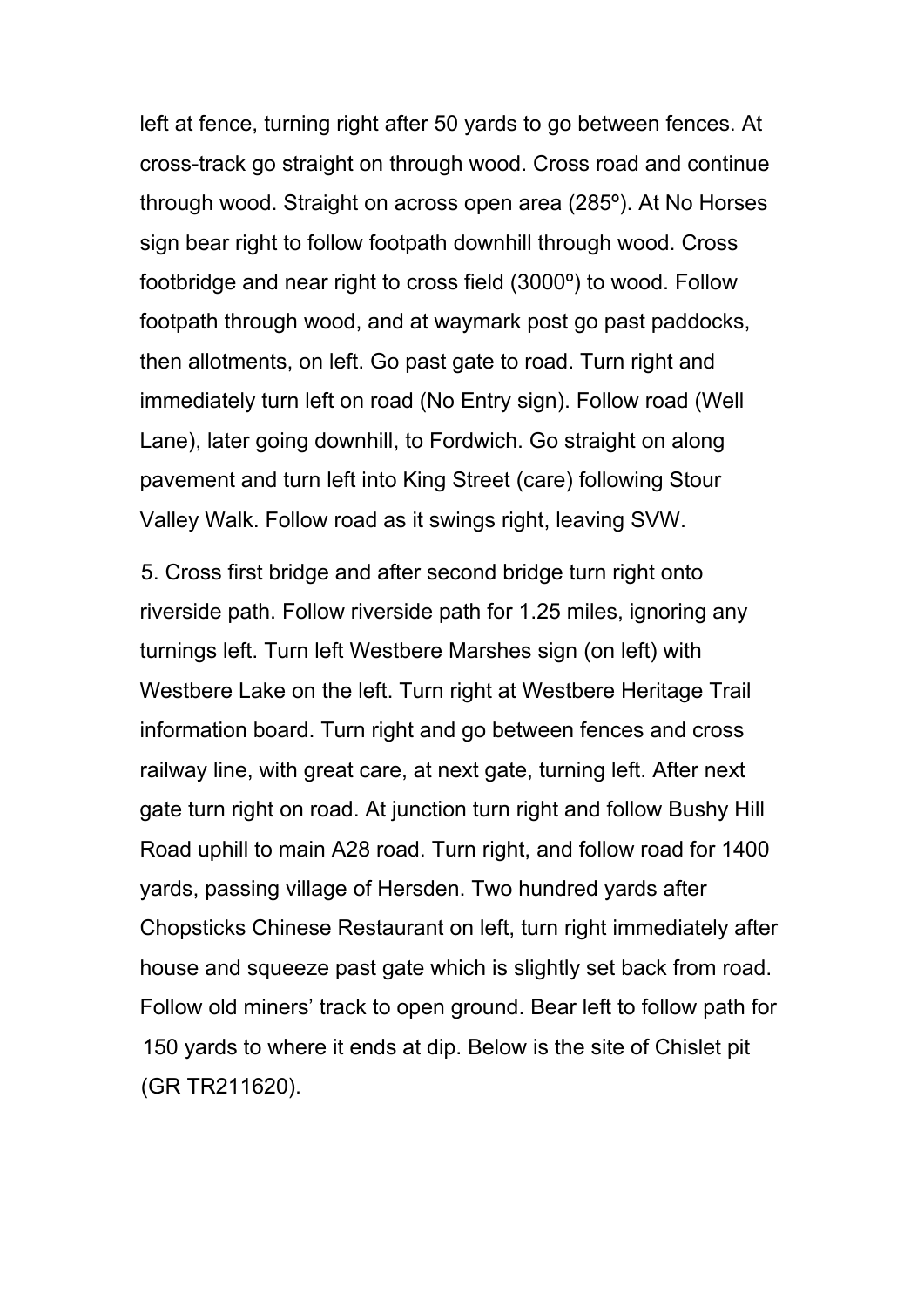#### **CHISLET-BETTESHANGER**

1. RETRACE steps to main road and turn right. In 300 yards, cross road, with care, at footpath sign, to Chislet Business Park. Carry on along minor road after business park and follow it left at buildings. Turn right on track to follow line of trees on left. Ignore bridle path on left and follow track ahead, with trees and bushes on right at first and then on both sides. Follow footpath left at T-junction, and swing right and then left at large tree. Go past gate and after 10 yards cross narrow footbridge on left, to follow footpath ahead through trees and then right. Follow enclosed footpath, overgrown in places, between fields. Follow footpath straight through to turn right on road. At T-junction go straight on and follow road, with care, to Chislet.

2. FOLLOW road as it swings left by school to go past church on right. Turn right onto Chitty Lane immediately past farm buildings. At end of Chitty Lane turn right on Saxon Shore Way. As track joins from right, ahead through double gates and follow track (bearing 160º). Cross footbridge at Sarre Penn and turn right, following SSW and Wantsum Walk. In 300 yards, at SSW/WW waymark, turn left to cross field (bearing 140º). Follow footpath ahead and climb steps. Turn right and follow footpath along field edge, turning left at SSW/WW sign to cross field. Cross A28 with care, and cross next field (bearing 180º) to reach other side of field

by power lines. Go down steps to turn left at road. Cross railway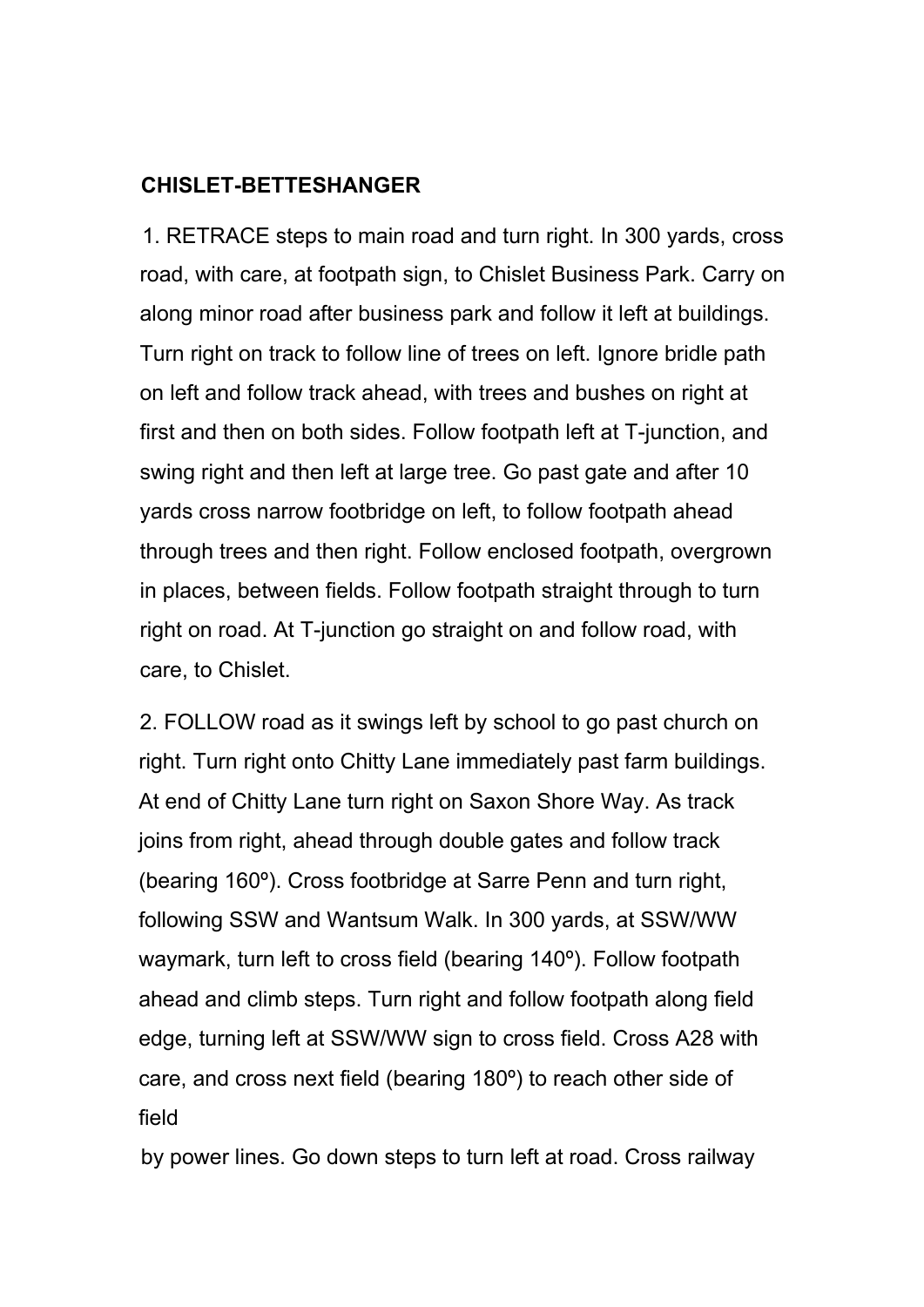and then bridge at Grove Ferry. Immediately after bridge cross road, with care, turn left and follow road for 50 yards to turn right into Stodmarsh Nature Reserve on Stour Valley Walk.

3. FOLLOW riverside path, ignoring turnings left. After 1.25 miles the path swings left, leaving river. After bird observatory and information board, as path swings left again, the site of Chislet colliery (now Canterbury Industrial Park) can be seen to the right, with Hersden beyond. Follow path, with lake on right. Path swings right, with more views on the right across the lake to the site of Chislet pit. Keep following path (Stour Valley Walk) to the end of the nature reserve, ignoring turnings left and right. 150 yards past gate, bear right on metalled track by car park (where toilets available). Metalled track becomes a minor road, turn left on it at Stodmarsh village green. Follow road as it swings right past church. When road swings left, just past turning to the left, take footpath across field (bearing 195º). At end of field cross two roads and follow footpath across next field (on the same bearing) to line of trees. Turn left, with trees on left. Turn right at path junction and turn left on track by large containers and follow to farmyard. Cross farmyard and go through kissing gate to cross small field diagonally. Go through next kissing gate, cross road with care and take minor road ahead (The List). When this road turns right, go straight on and in 10 yards turn right on path in front of Pear Tree Cottage. Follow this to road. Turn left on road and follow as it swings right, ignoring footpaths to the right and left. Follow road past Mill End, ignoring another footpath left. By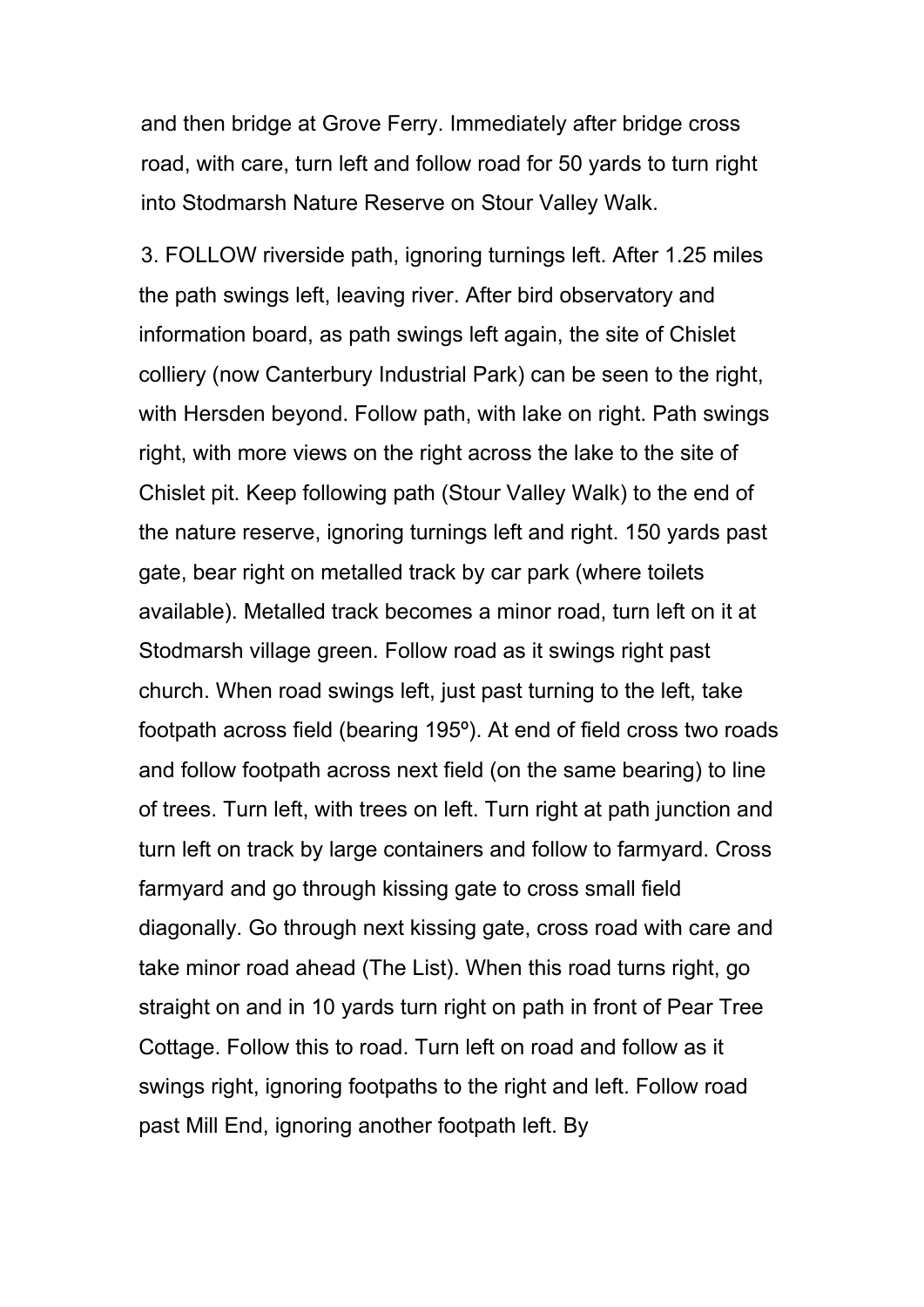Seatonfields House take footpath on right and cross field (bearing 160º) to minor road. Cross road and ahead on path (bearing 130º). Follow straight ahead for 1.25 miles, crossing a minor road and three footbridges, to Wingham.

4. TURN left on pavement to church. Carry on along pavement and cross main road – with great care – as it swings left, and take footpath ahead by Lloyds TSB Bank. Follow footpath straight on and then turn right to cul-de-sac. Turn left, and at end of cul-de-sac bear right on footpath between hedges. In 20 yards turn right on footpath in front of house No. 9, and follow between fences to road. Turn right, and in 25 yards turn sharp left on Goodnestone Road. Go straight on, past playing field, tennis courts and open field on right. At paddock on right (opposite Popsal Lane), go through kissing gate and cross to go through gate. Cross three more paddocks, then turn left before gate and turn right through kissing gate. Cross small field to another gate and take footpath ahead, with fence on right. At driveway turn left and in 15 yards turn left uphill on road. Immediately past thatched cottage, turn right on footpath. Follow footpath, with fence on right, to trees. Cross path and go through trees. Bear right (bearing 165º) to cross field towards next clump of trees. Turn left on grassy track in front of them and follow this to road at Goodnestone. Turn right, and just past village stores turn right into The Street.

5. TWENTY yards past school, turn left on footpath.\*\* Through kissing gate and bear left to pass through another kissing gate in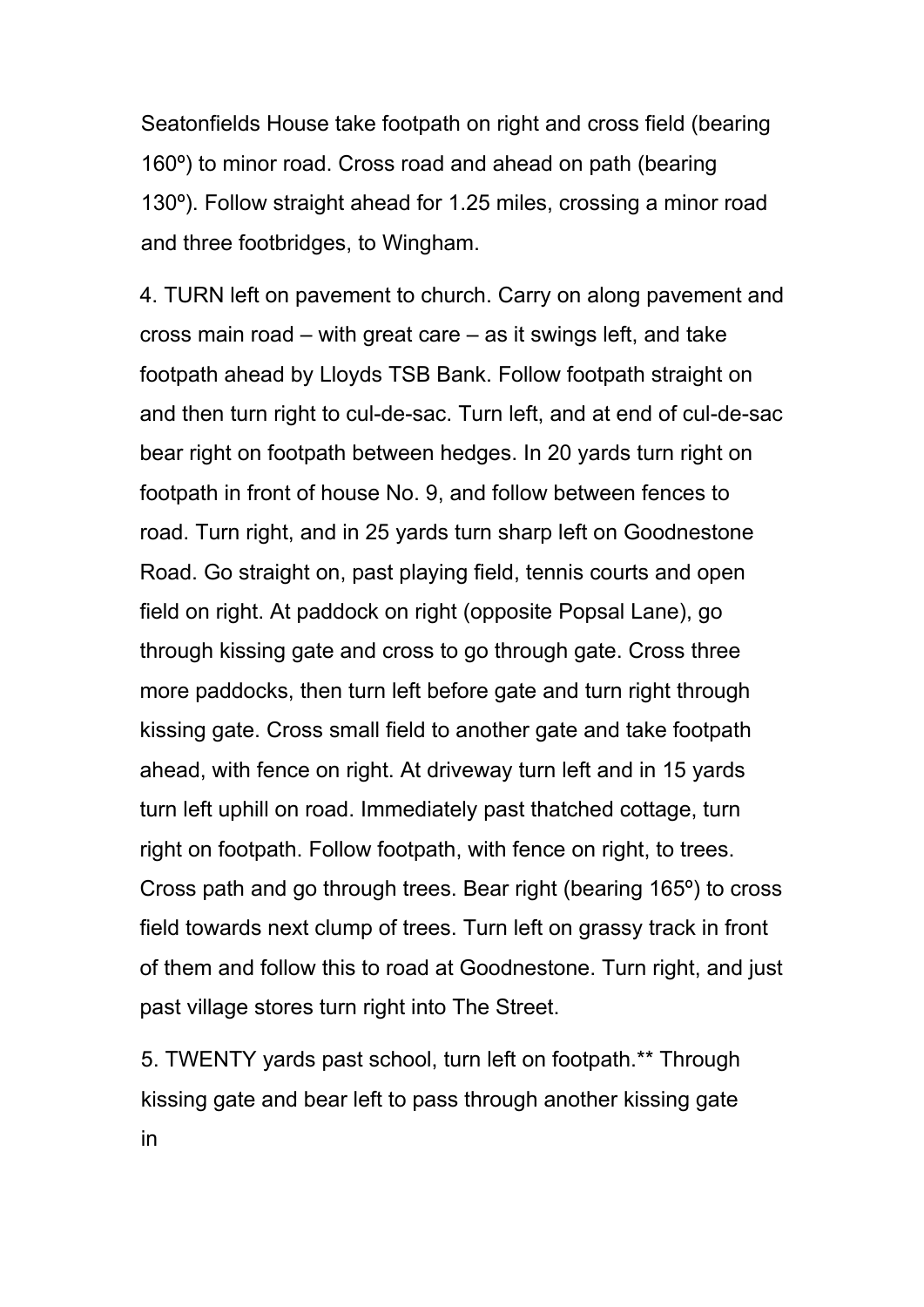trees. Go straight on past clump of trees to kissing gate by road. Turn right and bear left at junction (Rowling, Eastry). Cross next junction and keep following road straight ahead, with Chillenden windmill over on right. Bear left at next junction (Lower Rowling) and stay on road, ignoring footpaths left and right. Turn left at next junction and follow road as it swings right. Carry on, ignoring footpath on left, to pass quarry. Turn left on road, and immediately turn right on byway (Rowling) and follow for 1.2 miles to Eastry, ignoring any turnings on the right.

6. AT end of byway bear left on Mill Lane. Follow this to the end, past former mill, disused church and fire station. Cross road, with care, and turn left into Church Street. Turn right through churchyard and go through kissing gate. Bear left across field. Turn right on metalled track and turn left on road. Follow road as it swings right to cross bridge over Eastry bypass. Follow road straight ahead, past the Blazing Donkey on left, ignoring road on left and bridle path on right, to T-junction. Cross field (bearing 120º) on footpath. At trees bear slightly right, with trees on left, and follow right of way through garden, with house on left.

7. CROSS road and go straight on, with fence on left. At end of fence bear left across field (90º), go under power line and turn right in front of line of trees. In field corner cross kissing gate on left and turn right between fences. Cross kissing gate and turn right on road to Finglesham. Ignore turning on right and go straight on, and 70 yards before pub turn left on footpath between houses. Go straight on between fences and follow footpath straight on, bearing right through kissing gate. Go past waymark post, cross footbridge on right, turn left and cross another footbridge. Go straight on (90º) passing under power lines to third footbridge. Turn right over bridge, turn left and follow path to emerge at main Deal-Sandwich A256 road by pub.

8. CROSS road with great care, turn right and follow pavement and grassy track alongside road to statue of Waiting Miner by entrance to Betteshanger Country Park

(Originally called Fowlmead, the country park was opened in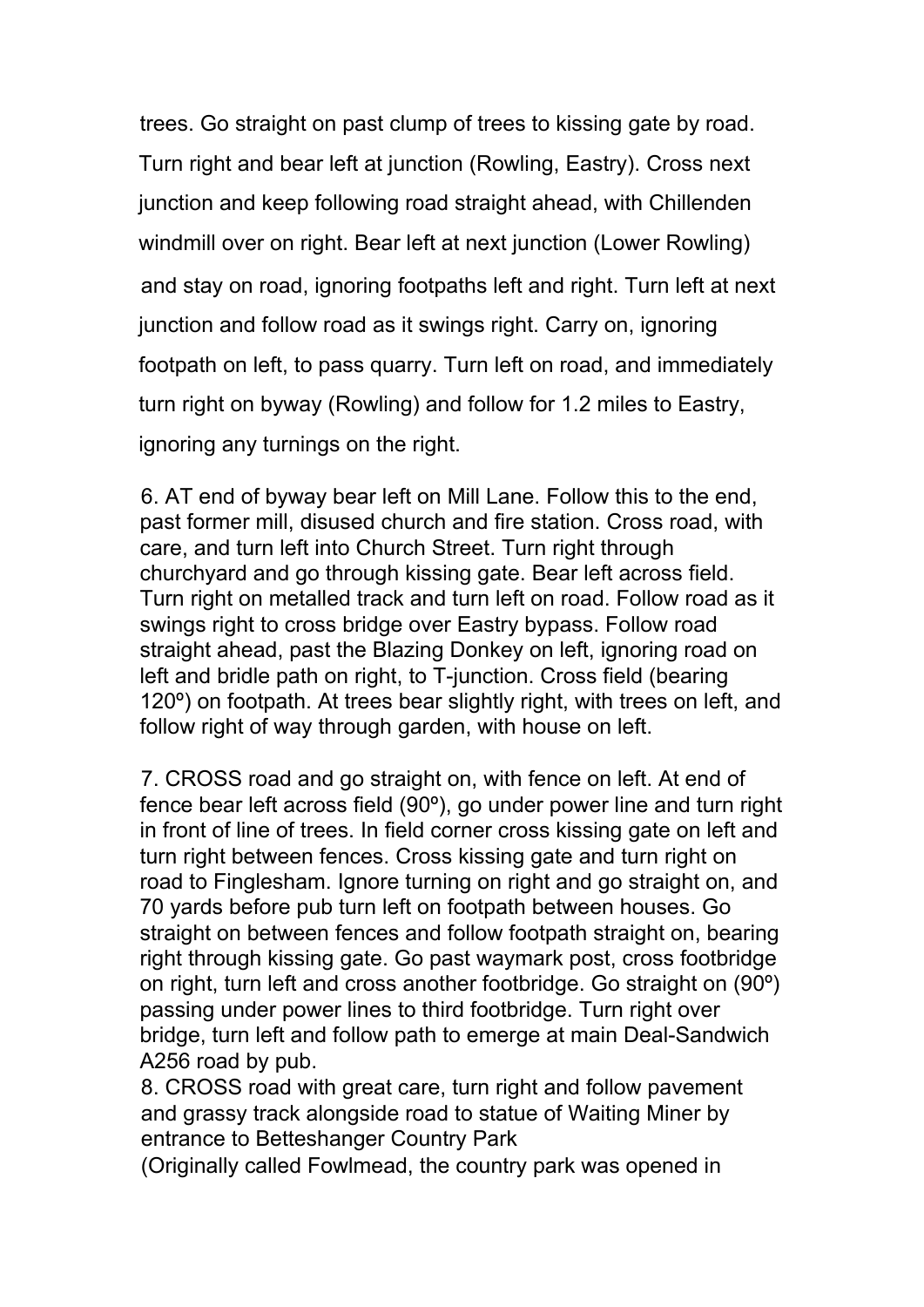2007. It was built on the site of Betteshanger colliery, the last Kent pit the

close, in 1989. The Waiting Miner statue, originally sited outside Richborough Power Station, was moved to Dover seafront but was taken to Fowlmead in 2010 after a campaign by ex-miners).

9. TURN right to cross main road at island, with great care, and follow Betteshanger Road for 700 yards. Bear right at roundabout, staying on Betteshanger Road, and go past Almond House, to reach the former pit village of Bettteshanger. Turn left on footpath to pass play area and Betteshanger Social Club. Take former miners' track between club and fence, go through kissing gate and follow track for 800 yards. Turn left on road and turn right into Northbourne car park.

#### **WELL DONE!**

#### **THREE PITS WALK**

The following is for people walking the Three Pits Walk (Tilmanstone, Snowdown and Betteshanger. At \* on route description (Snowdown-Chislet section – paragraph 2, first line) above …

Keep following Ratling Road, going over railway line and past Ratling Club. Road swings left then goes straight on. Take first turning right (signposted Goodnestone, Ash and Sandwich) as road swings left again. At Ratling House through kissing gate and take footpath across field (110º) to edge of small wood ahead. Bear slightly left (75º) to cross field. Cross two stiles and go up field, with trees on left. Go over another stile, by gate, cross field to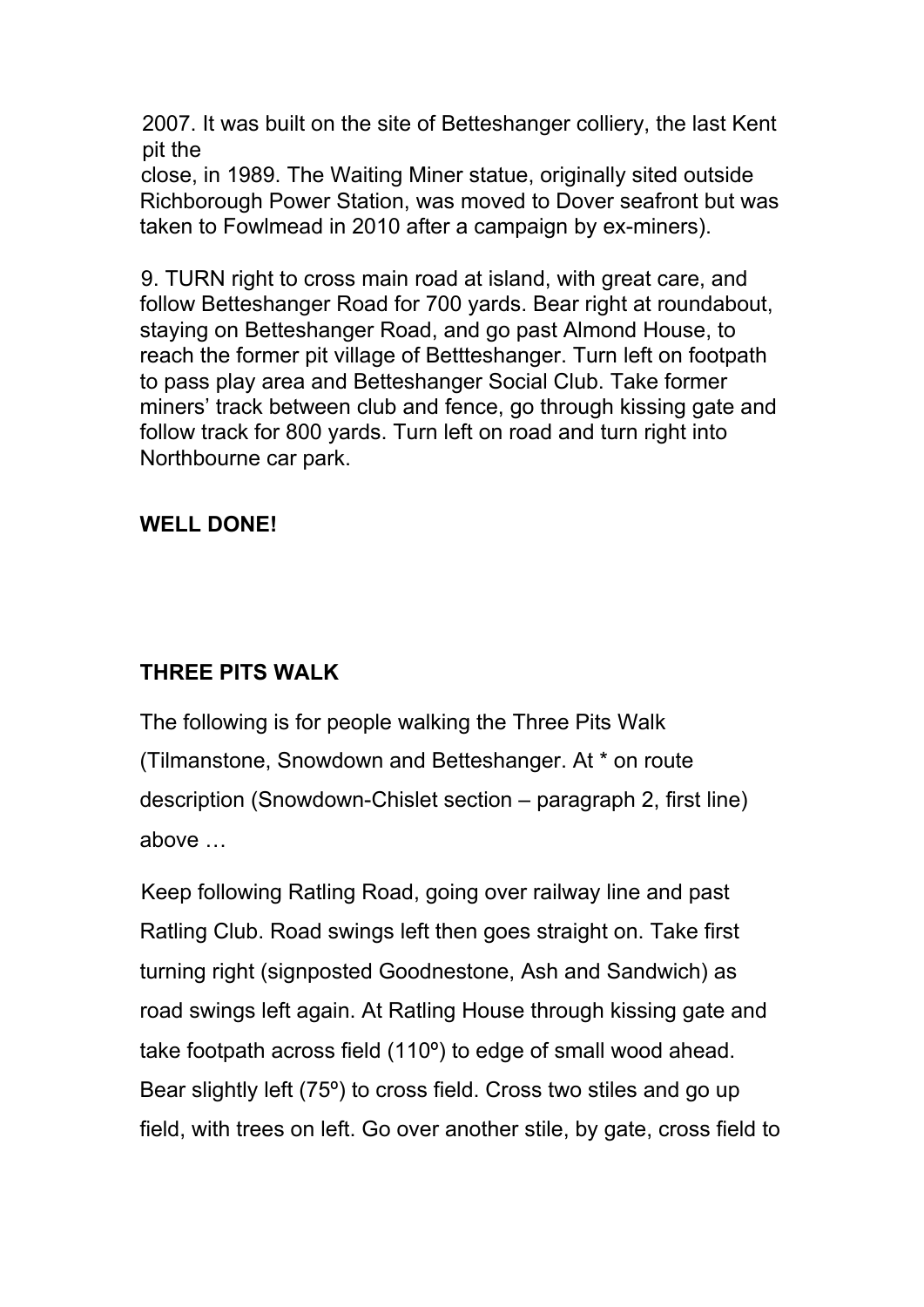go through two gates by houses. Go straight on, crossing minor road, to track. Follow track to Goodnestone, go straight on through village, and 30 yards past Fitzwalter Arms turn right on footpath, and pick up route description at \*\* (Chislet-Betteshanger section, paragraph 5, first line)

## **THE KENT COALFIELD**

Article reproduced with permission of the East Kent Mercury

KENT'S Garden of England label depicts views of hop fields, lush green countryside and orchards in blossom.

Colliery headgear and spoil heaps are not usually included in the vision, yet the industrial scenes played an important part in the county's history.

Thousands of men worked in the pits and the four big collieries at Chislet, Tilmanstone, Snowdown and Betteshanger produced a wealth of coal for the nation.

The coalfield has left a rich legacy for Kent , from the music of a brass band or male voice choir to a variety of sports clubs, churches and community halls.

Production ended in August 1989, almost a century since the existence of the coalfield was proved, although geologists had previously recognised its presence.

When early borings were made at Shakespeare Cliff at Dover for a Channel Tunnel, the equipment was borrowed and coal measures were struck 1,155ft from the surface.

When various other exploratory bore holes were put down, companies were unsuccessfully set up to exploit the underground riches and several shafts were established and abandoned. It was not until 1913 that the first economic quantities of coal were raised from the Snowdown pit. Wingham, Woodnesborough and Stonehall at Lydden were abandoned in 1921.

The First World War interrupted any developments of a future coalfield, but the four main collieries of Betteshanger, Snowdown, Tilmanstone and Chislet started life within two years of peace returning to Kent .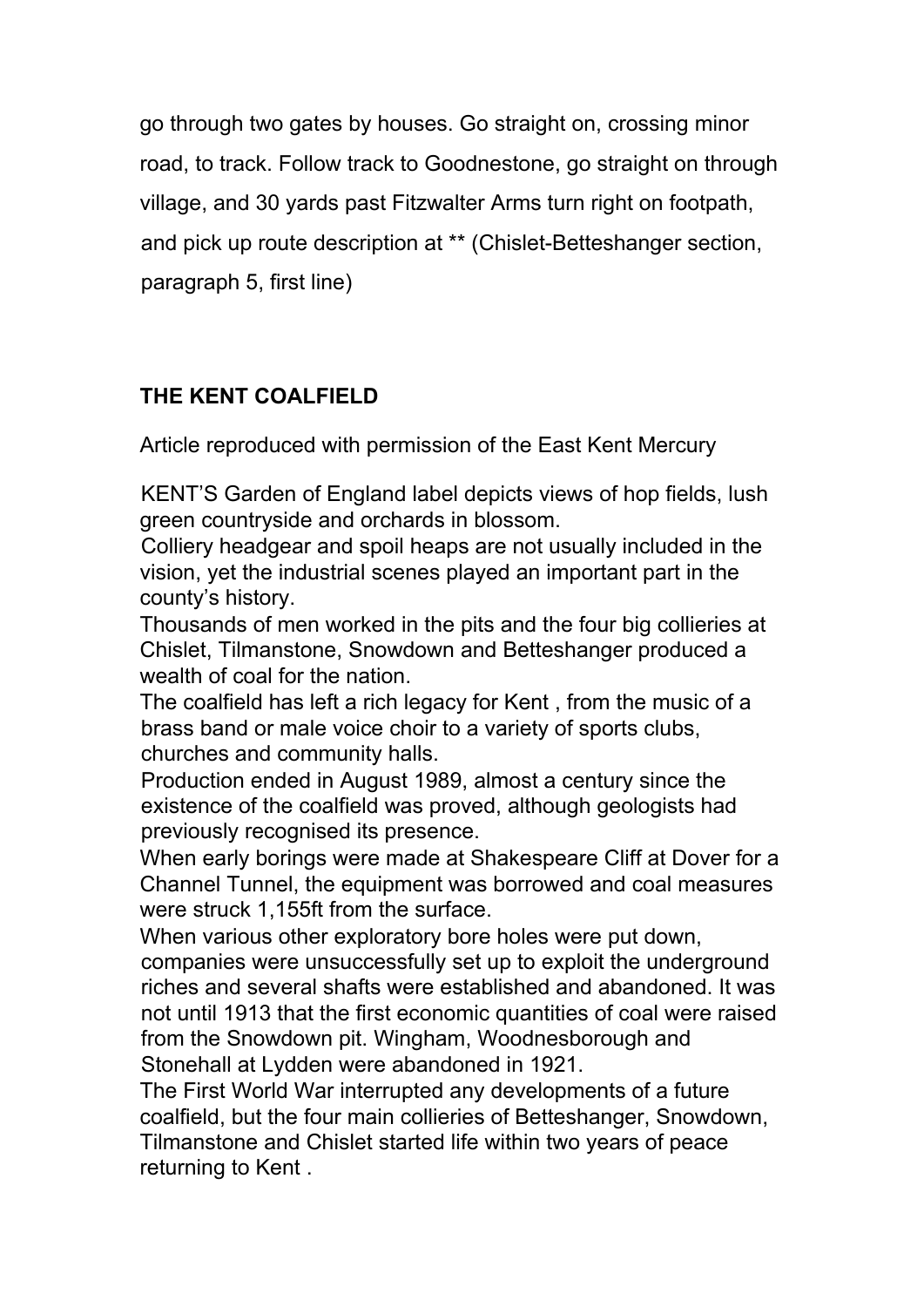Pearson and Dorman Young owned Betteshanger and Snowdown, the Tilmanstone (Kent) Collieries ran its namesake pit and the fourth pit was owned by Chislet Colliery Limited.

By 1930 the four employed 4,964 men, whose output in the same year totalled 1,329,500 tons.

By the mid-1930s the labour force rose to 7,284 and production toppled the 2 million mark.

A decade later it was estimated the coalfield reserves stood at an estimated 1,000 million to 3,000 million tons – an impressive statistic.

Despite the huge amounts of fuel underground, the four collieries could only satisfy about one tenth of the demands of South East England.

In those days the bulk of production was used locally, with 40 per cent going to industry in cement and paper works, about 20 per cent for Southern Railways and seven per cent for gas making. "The growth of the field is assured," quoted the Ministry of Fuel and Power's regional survey report into the Kent Coalfield. The same official document, on sale in 1945 for ninepence, also investigated the housing available for mineworkers. In those days between 5,000 and 6,000 workers lived in the coalfield area, with almost threequarters in mining villages close to the four pits. The remainder were in Deal, Dover, Canterbury, Ramsgate, Herne Bay and Folkestone.

A huge milestone in the coalfield's history was achieved on New Year's Day in 1947, when the mining industry was brought into public ownership. Celebrations were held at the Kent pits and many spirited speeches were made welcoming the dawn of a new era.

Although the four collieries collectively made the country's smallest National Coal Board area, it had an annual turnover of £3 million and the future looked good.

The four main collieries continued to produce fuel and the decades passed with boys leaving school to follow their fathers and grandfathers into the industry.

Output carried on rising, but production started to slump at Chislet in the mid 1960s and in July 1969 the coal board shut the pit, filled the mining gear with rubble and were left with three working collieries.

In 1973 the Kent Coalfield suffered its heaviest loss since nationalisation and in the year ended March 31 lost the record sum